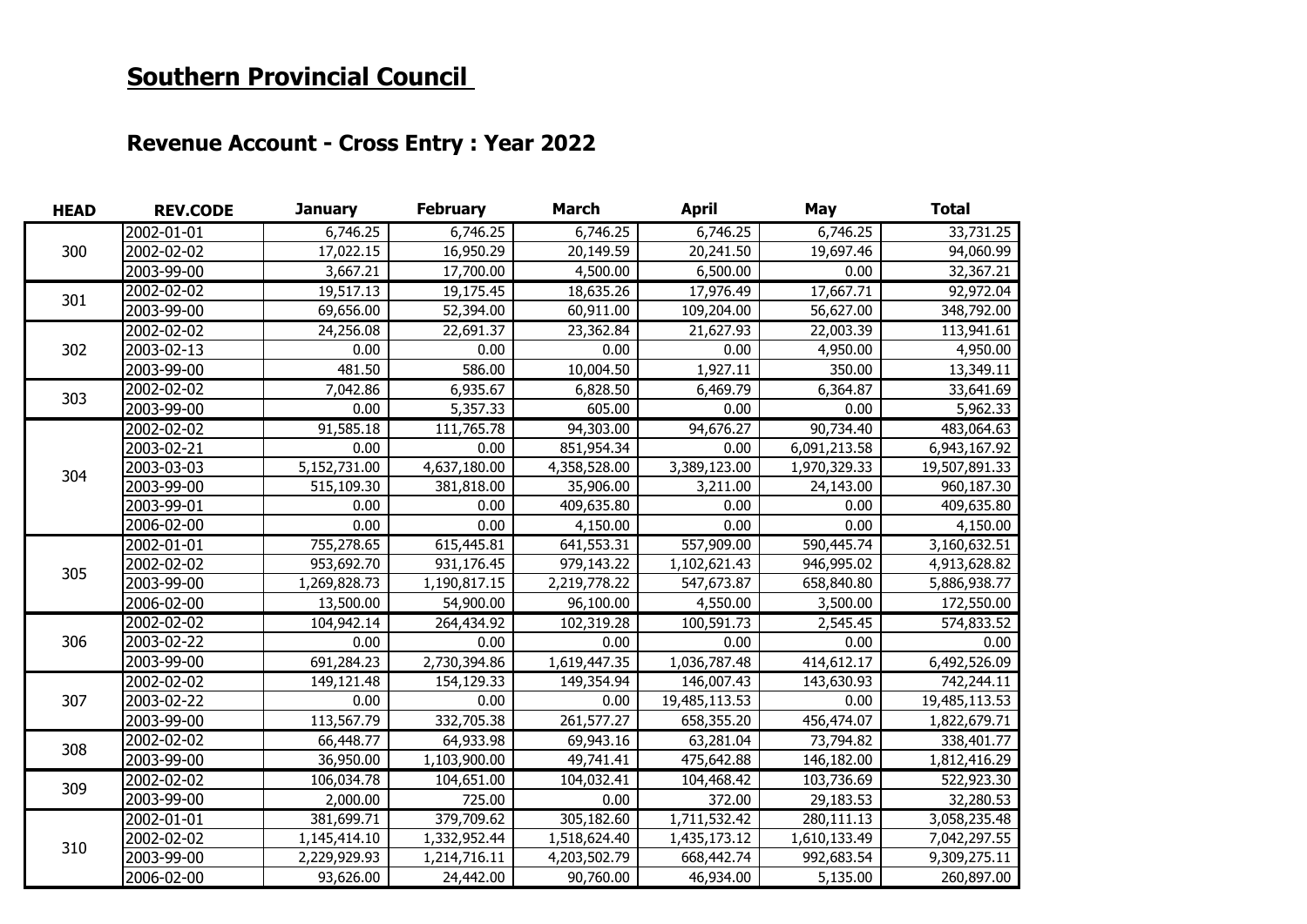| 311 | 2002-02-02       | 44,622.61     | 47,266.52              | 45,685.71     | 47,446.87    | 46,192.19    | 231,213.90    |
|-----|------------------|---------------|------------------------|---------------|--------------|--------------|---------------|
|     | 2003-99-00       | 71,782.55     | 57,586.59              | 118,710.49    | 19,626.25    | 3,776.25     | 271,482.13    |
| 312 | 2002-01-01       | 62,947.00     | 70,641.50              | 70,502.50     | 92,568.11    | 84,106.50    | 380,765.61    |
|     | 2002-02-02       | 158,019.73    | 155,308.03             | 153,161.33    | 154,912.57   | 146,889.92   | 768,291.58    |
|     | 2003-99-00       | 576,953.00    | 662,120.00             | 839,468.67    | 644,081.08   | 459,356.00   | 3,181,978.75  |
|     | 2002-02-02       | 104,170.14    | 107,929.57             | 105,563.96    | 100,196.98   | 99,883.93    | 517,744.58    |
| 313 | 2003-99-00       | 40,224.00     | 0.00                   | 85,955.58     | 76,995.97    | 57,102.00    | 260,277.55    |
|     | $2002 - 02 - 02$ | 38,344.08     | 36,131.05              | 36,065.60     | 36,699.27    | 36,150.69    | 183,390.69    |
| 314 | 2003-99-00       | 209,270.68    | 39,915.18              | 37,586.20     | 26,124.31    | 32,373.02    | 345,269.39    |
|     | 2002-01-01       | 45,599.27     | $\overline{42,120.10}$ | 34,526.50     | 32,446.50    | 35,486.41    | 190,178.78    |
|     | 2002-02-02       | 128,468.51    | 127,056.62             | 128,790.96    | 128,227.22   | 122,937.53   | 635,480.84    |
| 315 | 2003-99-00       | 0.00          | 1,500.00               | 780.00        | 2,650.00     | 322,229.00   | 327,159.00    |
|     | 2006-02-00       | 0.00          | 0.00                   | 11,855.00     | 19,020.85    | 0.00         | 30,875.85     |
|     | 2002-01-01       | 0.00          | 0.00                   | 23,000.00     | 0.00         | 741.60       | 23,741.60     |
| 316 | 2002-02-02       | 96,869.04     | 94,461.86              | 94,097.35     | 94,537.05    | 90,244.00    | 470,209.30    |
|     | 2003-99-00       | 6,200.00      | 3,201.00               | 478,604.80    | 5,069.00     | 72.00        | 493,146.80    |
|     | 2006-02-00       | 0.00          | 0.00                   | 0.00          | 10,620.00    | 0.00         | 10,620.00     |
| 317 | 2002-02-02       | 128,239.66    | 123,334.60             | 121,786.46    | 122,943.03   | 118,871.32   | 615,175.07    |
|     | 2003-99-00       | 465,998.32    | 190,980.45             | 208,495.00    | 117,084.41   | 205,336.77   | 1,187,894.95  |
|     | 2002-02-02       | 141,249.83    | 135,635.20             | 121,693.27    | 52,360.28    | 160,019.15   | 610,957.73    |
| 318 | 2003-99-00       | 216,550.01    | 245,764.76             | 100,064.74    | 142,001.36   | 207,926.64   | 912,307.51    |
| 319 | 2002-02-02       | 124,976.44    | 124,228.43             | 123,195.20    | 120,497.80   | 118,554.56   | 611,452.43    |
|     | 2003-99-00       | 97,071.25     | 65,862.95              | 62,456.21     | 57,171.31    | 1,923,632.70 | 2,206,194.42  |
|     | 1002-04-03       | 4,872.95      | 197,003.58             | 389,219.49    | 191,701.52   | 196,784.88   | 979,582.42    |
|     | 1002-04-04       | 2,600.00      | 1,750.00               | 7,146.24      | 300.00       | 0.00         | 11,796.24     |
|     | 1002-04-05       | 1,425,700.00  | 1,004,500.00           | 4,484,000.00  | 1,234,575.00 | 572,800.00   | 8,721,575.00  |
|     | 1002-04-06       | 4,777,361.81  | 2,361,945.87           | 4,912,237.10  | 9,344,454.63 | 2,548,200.50 | 23,944,199.91 |
|     | 1003-07-09       | 5,550.00      | 3,300.00               | 7,450.00      | 1,500.00     | 710.00       | 18,510.00     |
|     | 2002-01-01       | 57,995.99     | 71,539.61              | 76,640.64     | 98,833.24    | 67,826.87    | 372,836.35    |
| 320 | 2002-01-03       | 38,492,778.46 | 16,896,146.97          | 11,867,903.91 | 8,238,150.65 | 8,589,050.02 | 84,084,030.01 |
|     | 2002-01-05       | 4,914,086.01  | 5,718,672.36           | 9,541,753.90  | 2,450,157.00 | 7,315,329.10 | 29,939,998.37 |
|     | 2002-02-02       | 330,551.99    | 326,069.78             | 330,674.57    | 362,625.69   | 325,744.31   | 1,675,666.34  |
|     | 2003-02-06       | 1,050.00      | 50.00                  | 400.00        | 300.00       | 250.00       | 2,050.00      |
|     | 2003-02-13       | 6,000.00      | 0.00                   | 0.00          | 0.00         | 0.00         | 6,000.00      |
|     | 2003-02-29       | 1,517,315.50  | 1,686,300.00           | 2,009,300.00  | 1,149,500.00 | 933,800.00   | 7,296,215.50  |
|     | 2003-02-30       | 375,000.00    | 0.00                   | 0.00          | 0.00         | 0.00         | 375,000.00    |
|     | 2003-99-00       | 830,215.85    | 445,484.19             | 941,430.47    | 277,352.49   | 280,460.09   | 2,774,943.09  |
|     | 2002-01-01       | 4,738.12      | 4,738.12               | 4,738.12      | 4,738.12     | 4,738.12     | 23,690.60     |
| 321 | 2002-02-02       | 31,647.25     | 30,756.51              | 29,976.05     | 31,413.48    | 28,845.13    | 152,638.42    |
|     | 2003-99-00       | 350.00        | 350.00                 | 350.00        | 350.00       | 50,608.00    | 52,008.00     |
| 322 | 2002-01-01       | 14,915.75     | 14,915.75              | 16,610.25     | 16,463.00    | 16,025.50    | 78,930.25     |
|     | 2002-02-02       | 102,373.40    | 99,946.98              | 103,158.26    | 103,364.03   | 107,390.04   | 516,232.71    |
|     | 2003-99-00       | 2,514.00      | 13,242.00              | 121,855.41    | 1,000.00     | 1,600.00     | 140,211.41    |
| さつさ | 2002-02-02       | 39,018.31     | 38,492.27              | 37,878.09     | 37,683.58    | 36,991.02    | 190,063.27    |